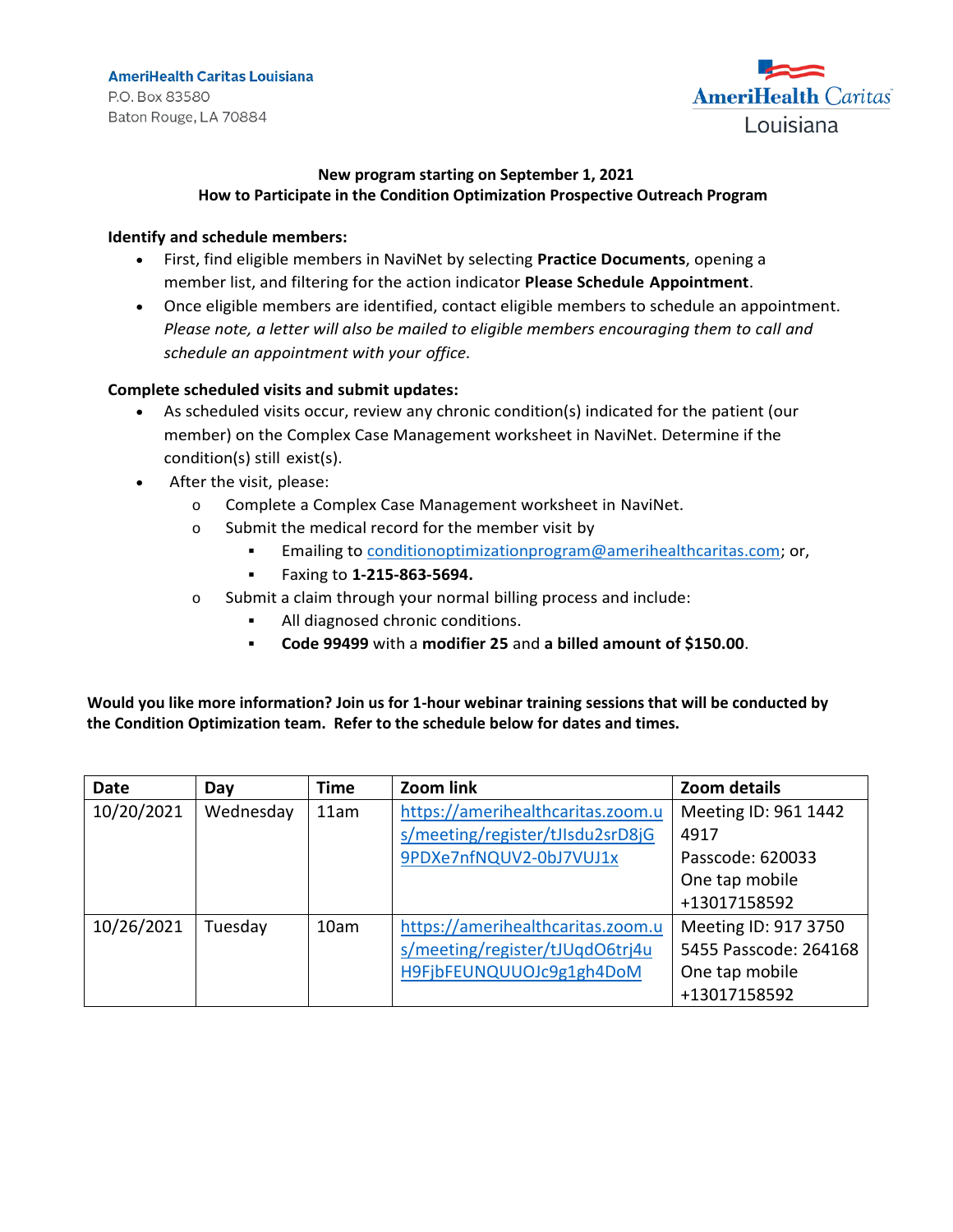| 10/28/2021 | Thursday  | 11am | https://amerihealthcaritas.zoom.u | Meeting ID: 917 1955 |
|------------|-----------|------|-----------------------------------|----------------------|
|            |           |      | s/meeting/register/tJUqduCtqz0iH  | 6855                 |
|            |           |      | 9FhfSpH9AmKqSs07tNyMI4c           | Passcode: 813536     |
|            |           |      |                                   | One tap mobile       |
|            |           |      |                                   | +13017158592         |
| 11/2/2021  | Tuesday   | 12pm | https://amerihealthcaritas.zoom.u | Meeting ID: 960 0180 |
|            |           |      | s/meeting/register/tJItd-         | 2758                 |
|            |           |      | igrjktH9ylO3crOpuCltlpO-IN6-4F    | Passcode: 062466     |
|            |           |      |                                   | One tap mobile       |
|            |           |      |                                   | +13017158592         |
| 11/3/2021  | Wednesday | 8am  | https://amerihealthcaritas.zoom.u | Meeting ID: 931 3494 |
|            |           |      | s/meeting/register/tJcsdO2hqjMo   | 8204                 |
|            |           |      | GtBl347mMJcwRQGa1s1ir8l8          | Passcode: 283226     |
|            |           |      |                                   | One tap mobile       |
|            |           |      |                                   | +13017158592         |
| 11/4/2021  | Thursday  | 1pm  | https://amerihealthcaritas.zoom.u | Meeting ID: 975 4546 |
|            |           |      | s/meeting/register/tJMoc-         | 4787                 |
|            |           |      | ysqD8tEtNIFLx7jqEllYrdtJZzn1qv    | Passcode: 037340     |
|            |           |      |                                   | One tap mobile       |
|            |           |      |                                   | +13017158592         |
| 11/9/2021  | Tuesday   | 10am | https://amerihealthcaritas.zoom.u | Meeting ID: 948 2824 |
|            |           |      | s/meeting/register/tJAldeGqqj4oE  | 5286                 |
|            |           |      | tImy-OpCjVL6PsL3r9OAEEO           | Passcode: 465998     |
|            |           |      |                                   | One tap mobile       |
|            |           |      |                                   | +13017158592         |
| 11/10/2021 | Wednesday | 3pm  | https://amerihealthcaritas.zoom.u | Meeting ID: 913 9314 |
|            |           |      | s/meeting/register/tJUufuqpqjsqG  | 0020                 |
|            |           |      | NQRUZreTLH-aOsJ4aCPDIBi           | Passcode: 693726     |
|            |           |      |                                   | One tap mobile       |
|            |           |      |                                   | +13017158592         |
| 11/16/2021 | Tuesday   | 11am | https://amerihealthcaritas.zoom.u | Meeting ID: 996 4847 |
|            |           |      | s/meeting/register/tJ0rc-         | 6009                 |
|            |           |      | GsgT0gGt224edepMtOVuNzhvBJr       | Passcode: 706315     |
|            |           |      | <u>Vyh</u>                        | One tap mobile       |
|            |           |      |                                   | +13017158592         |
| 11/17/2021 | Wednesday | 9am  | https://amerihealthcaritas.zoom.u | Meeting ID: 981 8699 |
|            |           |      | s/meeting/register/tJwsf--        | 9630                 |
|            |           |      | hpzIsGdQhvhTP7UF27boQ2f441ZT      | Passcode: 728043     |
|            |           |      |                                   | One tap mobile       |
|            |           |      |                                   | +13017158592         |